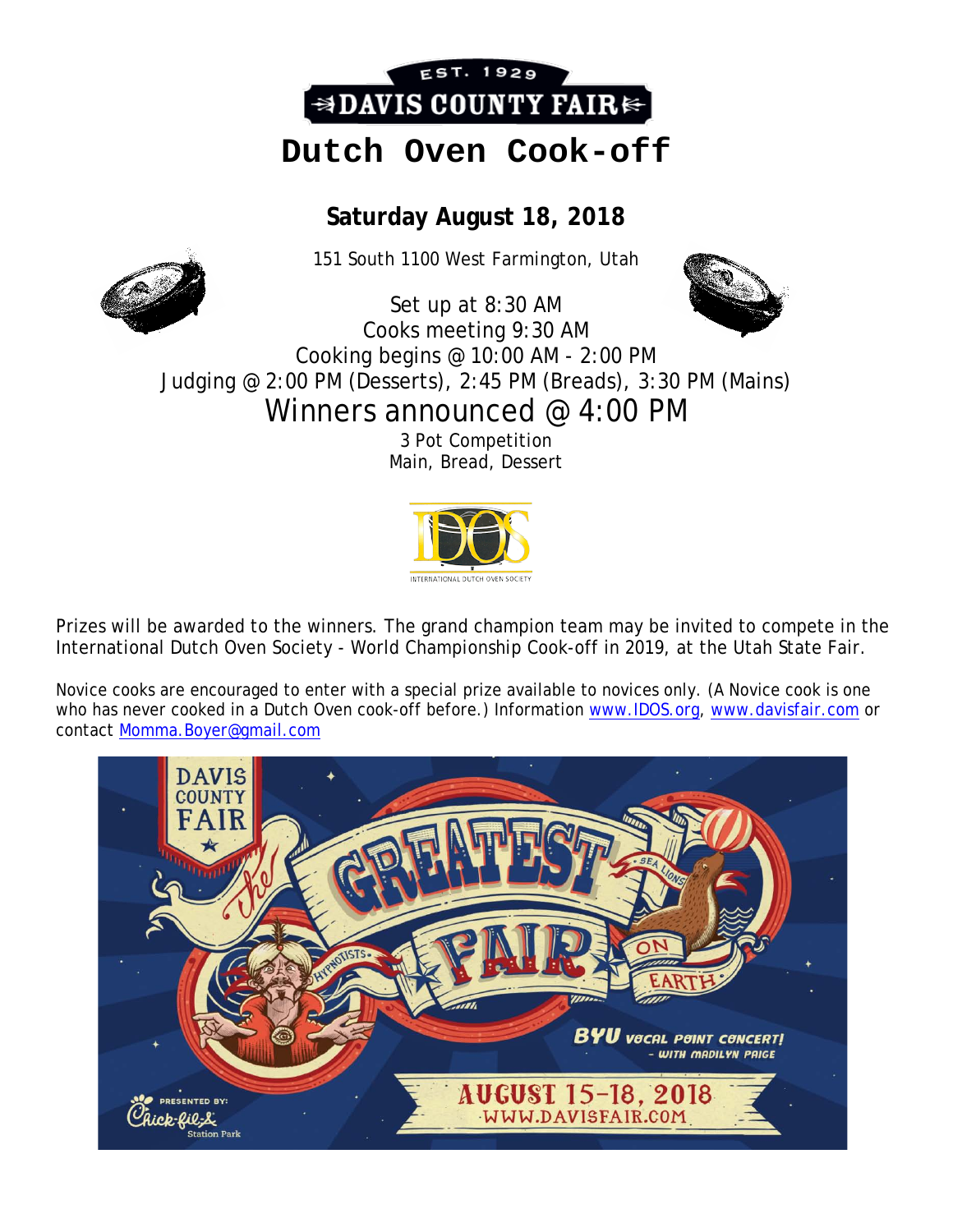#### **2018-Davis County Fair Dutch Oven Cook off**

#### **RULES**

1. Teams of one or two people may compete. Only team members are allowed in cooking area. NO EXCEPTIONS. An adult must accompany all contestants under the age of 18. One team member must remain in the cooking area at all times.

2. Entrants may not be professional chefs, employees of contest sponsors, their affiliates, subsidiaries, advertising or promotional agencies. Entries may be limited by the cook-off chair.

3. Know and practice safe food handling procedures. At least one team member is required to have a current food handler's permit from their local county. A copy of this permit should be readily available during the cook-off.

4. Contestants must provide a copy of recipes used. It is preferred that recipes be e-mailed in text format (no Photos or PDF's) to [\(momma.boyer@gmail.com\)](mailto:momma.boyer@gmail.com) or recipe should be typed plainly on an 8 1/2" x 11" sheet of paper and mailed to the address on the registration form. Teams must submit recipe with registration material to guarantee a slot in the competition. The recipes should include all the ingredients used with complete cooking instructions, including Dutch Oven size and number served. Recipes must be submitted by the designated date and should include a complete list of all ingredients in order of use and complete instructions on how to prepare them, including the final meat temperature. Outside the realm of copyright, recipes become the property of the cook off for subsequent use in cook off cookbooks or publications. All copyright recipes must include the source. A copy of the contestant's recipes will be collected and a copy will be given to each team as a souvenir of the cook-off. You will need to provide copies of your recipes for the public if you'd like.

5. Contestants are expected to provide their own Dutch Ovens, ingredients, cooking utensils, and preparation items. All ingredients must be combined, chopped, sliced, diced and cooked on site including garnishes and marinades. For safety reasons, no ingredients prepared or processed at home are allowed. Charcoal must be used in an appropriate container so as to protect grounds and facilitate clean up. Gas or propane stoves are not allowed, but may be used to start charcoal and heat water for cleanup. Minimum Dutch Oven size is 10 inches for all judged dishes.

6. Contestants will be participating in a three pot cook off which includes one main dish, one bread, and one dessert presented in the Dutch Oven or on the lid. *NOTE: AT THIS COMPETITION - no "Meat" stuffed breads will be allowed! Nor any "sweet" bread that may be considered a dessert!*

7. All cooking must be done in an approved (factory made) Dutch Oven or cast iron cookware. All cooked foods must be presented to the judges with the exception of excess gravies and sauces. Removing burnt or undercooked sections of food will lead to disqualification. Only competing recipes shall be cooked in the cook off area by contestants. Side items such as butter, jam or sauces should not be presented to the judges' table unless, specifically, listed in the recipe and prepared on site.

8. Battery operated or electrical devices, such as mixers or blenders, are not allowed in the preparation of food. Digital thermometers and digital scales are allowed.

9. Because entries *may be* provided as samples to the spectators certain health considerations apply:

**A.** Meat must be purchased from a source that carries USDA inspected meat.

**B.** Use cooler for all perishables. Keep hot foods above 140° and cold foods below 40°.

**C**. Tasting utensils must be washed immediately after use. Wash cutting boards between meats and vegetables to avoid cross-contamination.

**D.** Use a washbasin, wet wipes or hot water as appropriate while preparing ingredients. Be sure to use separate containers of water for hand washing, preparation of ingredients and washing utensils.

- **E.** Keep preparation area and all utensils clean.
- **F.** There should be no finger licking.
- **G.** Only foods in a state of preparation may be out on the table.
- **H.** Internal temperature of meats must reach the USDA recommendation.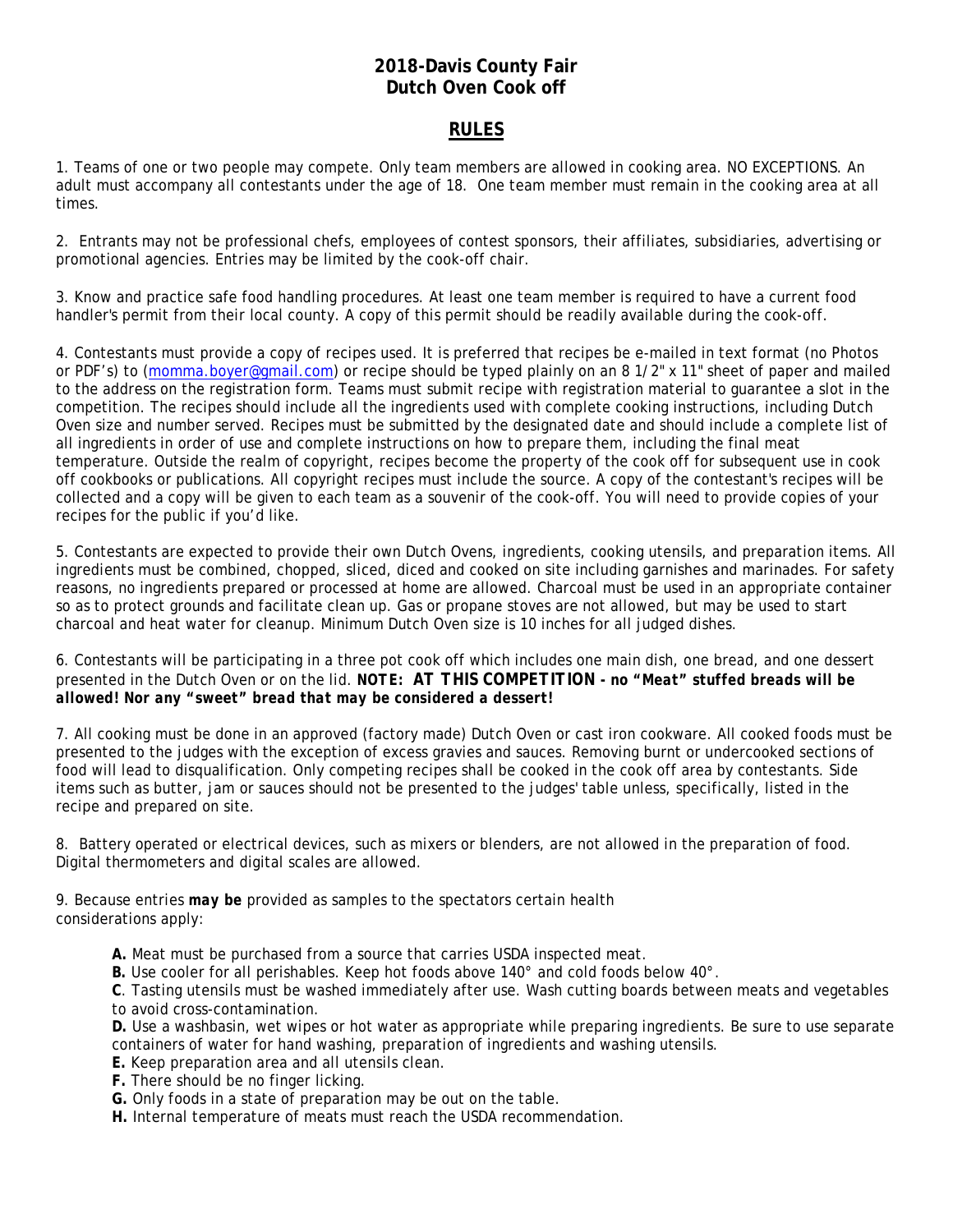| Product                    | <b>Type</b>                            | Internal<br>Temperature<br>$(^{\circ}F)$ |
|----------------------------|----------------------------------------|------------------------------------------|
| Beef & Veal                | Ground                                 | 160                                      |
|                            | Steak and roasts medium                | 160                                      |
|                            | Steak and roasts medium rare           | 145                                      |
| Chicken &<br><b>Turkey</b> | <b>Breasts</b>                         | 165                                      |
|                            | Ground, stuffing, and casseroles       | 165                                      |
|                            | Whole bird, legs, thighs, and<br>wings | 165                                      |
| Eggs                       | Any type                               | 160                                      |
| Fish & Shellfish           | Any type                               | 145                                      |
| Lamb                       | Ground                                 | 160                                      |
|                            | Steak and roasts medium                | 160                                      |
|                            | Steaks and roasts medium rare          | 145                                      |
| Pork                       | Chops, ground, ribs, and roasts        | 145                                      |
|                            |                                        |                                          |

Field judges will check the internal temperature of meat prior to judging.

10. All dishes must be presented to the Food Judges' table on time. Points will be deducted accordingly for any late presentations by the Field Judges.

11. All foods submitted for judging should be displayed in the pot or on the lid. For sanitation concerns, please do not display foods on fabric. Appropriate utensils must be presented with the dishes. *Note: Dishes presented on a lid usually has a higher presentation appeal, but is not required.*

12. Garnishing should be **SIMPLE**, complement the dish being presented, and not distract from it. *This is not a garnishing contest*. Garnishes should be edible. Any flowers used in garnishing should be pesticide free and edible. Judges may request proof from place of purchase that the flowers comply with this rule.

13. Use good fire safety practices. Keep yourself and the public safe. All cooking must be done *at least* 18 inches above the ground.

14. Please wear clothing appropriate for activity. Know and practice safe food handling procedures. Food service gloves and some type of hair restraint (hat, hairnet, etc.) should be worn when handling food and the use of an apron is encouraged.

15. Interaction with the public is highly encouraged. Registration is considered a release statement for all photographs and recipes that are used during the competition.

16. Contestants will not consume alcoholic beverages during the cook off. Smoking is not allowed in the cooking area. Please do not eat in the food preparation area.

17. All teams are expected to bring their own equipment, pop-up tents, tables, pots, dish and hand wash-stations (including hot water), etc.

#### Correct Handwashing Set-up

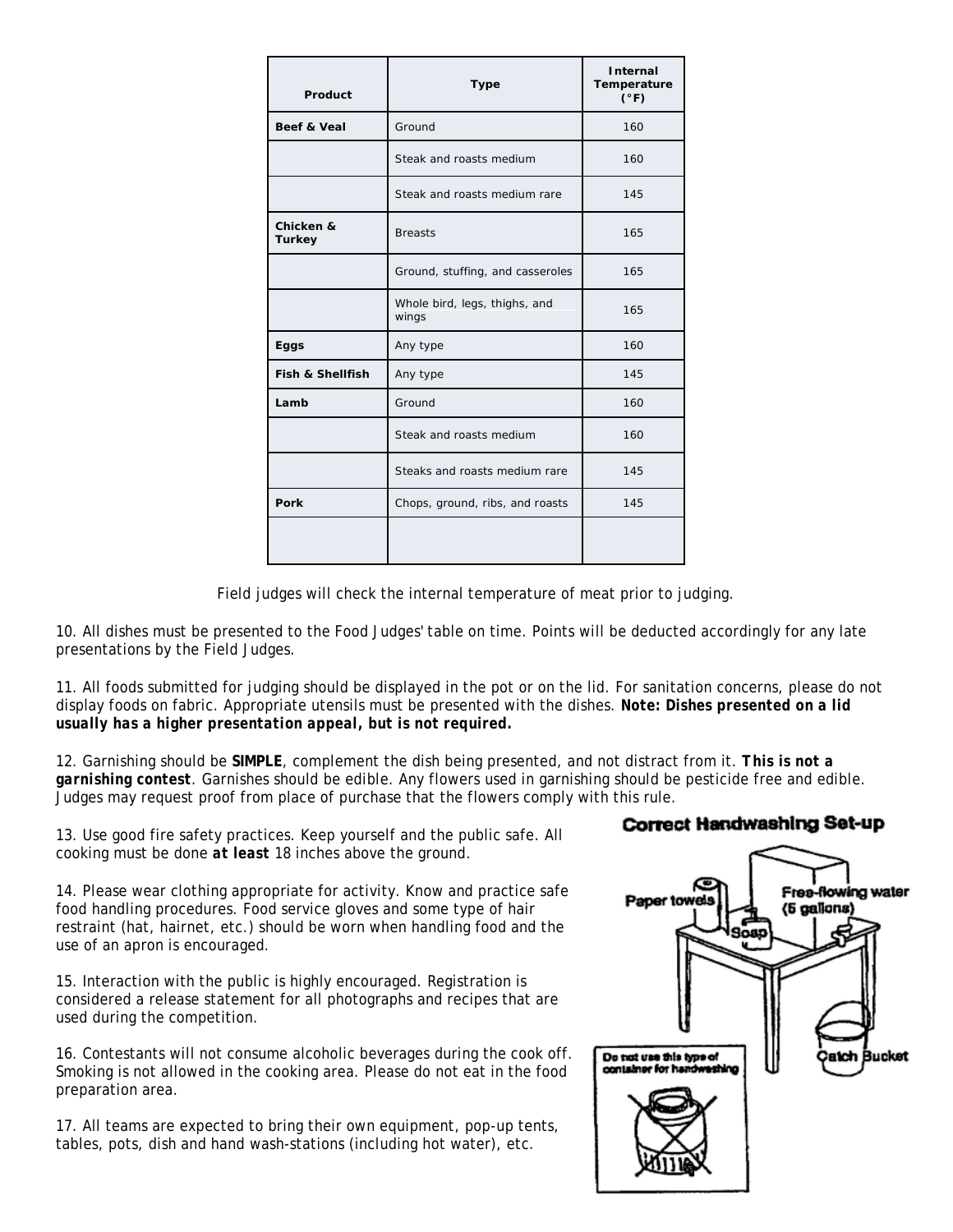18. Cooking area must be left clean. All charcoal, food, garbage must be removed at the end of event.

19. Entries will be judged on the following: preparation, appearance, taste, aroma, quality, overall appeal. Approximately 17% of the total scoring will be for team dress and etiquette, spectator interaction, Dutch Oven technique, cleanliness, and sportsmanship.

20. All contestants are expected to read and abide by the foregoing rules and agree to abide by the decisions of the judges.

This Dutch Oven Cook Off and its sponsors are not responsible for accidents or damage incurred during the cook off. Dress for the weather. Work smart, work safe, and have fun.

#### **Prizes**

Prizes will be awarded to the winners. The grand champion team may be invited to compete in the International Dutch Oven Society – World Championship Cook-off at the Utah State Fair, September 2018.

Novice cooks are encouraged to enter with a special prize available to novices only. (A Novice cook is one who has never cooked in a Dutch Oven cook-off before.)

For additional or general information please contact: Cyndi Boyer 3589 West Jupiter Hills Dr. Syracuse, UT 84075 801-721-4749 Text or call

Please e-mail your recipes to [momma.boyer@gmail.com](mailto:CBoyer3298@aol.com)